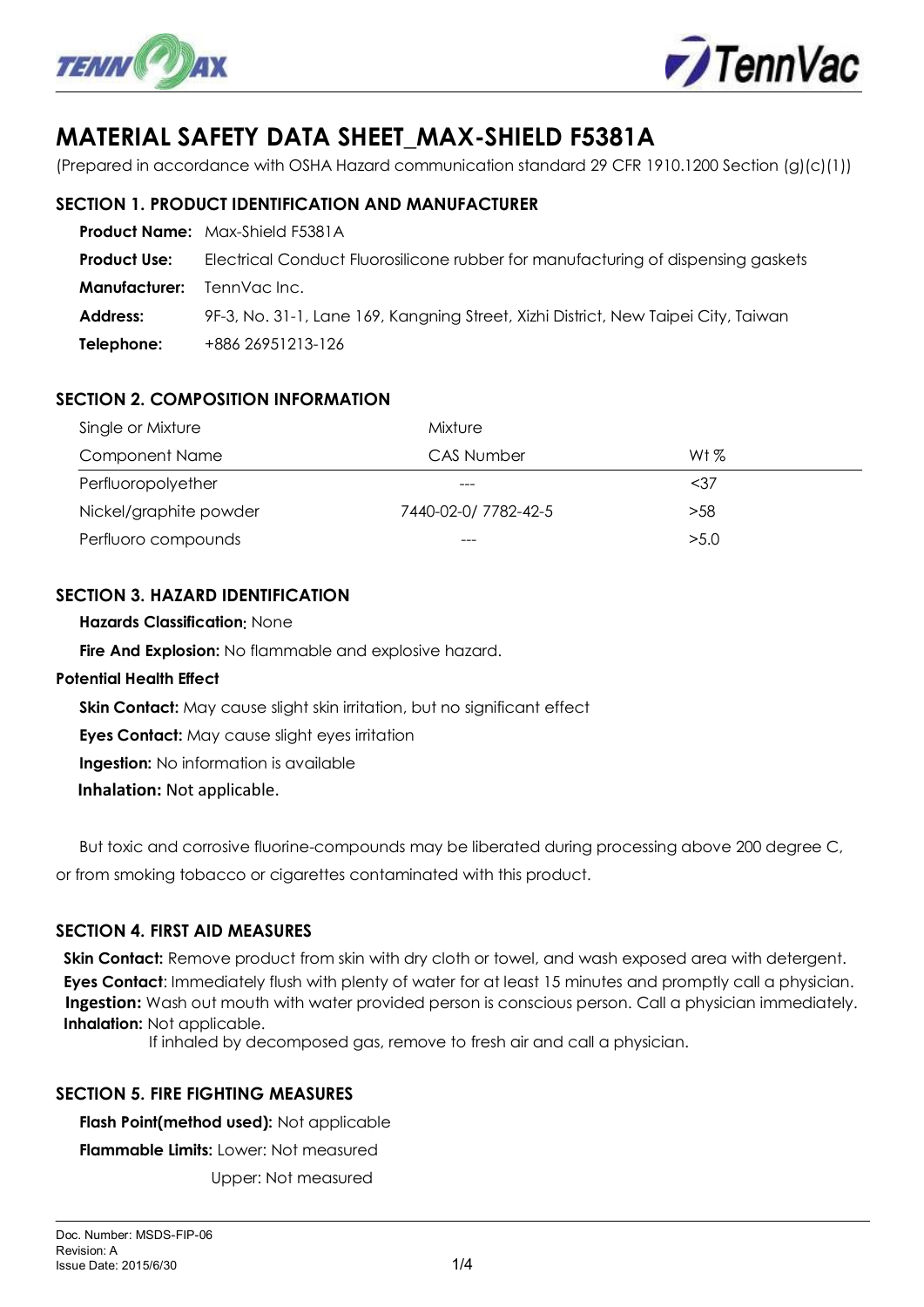



**Extinguishing Media:** Foam, dry chemical, carbon dioxide or fine water spray

**Special Firefighting Procedure:** Wear appropriate protective equipment, including approved respirator. **Unusual Fire and Explosion Hazard:** When heating above 200 degree C or in fire conditions, decomposition products from materials may be formed including hydrogen fluoride, carbonyl fluoride, carbon monoxide and low molecular weight fluorocarbons.

## **SECTION 6. ACCIDENTAL RELASE MEASURES**

## **STEP TO BE TAKEN IN CASE MATERIAL IS RELEASE OR SPILLED:**

Contain the spill or leak. Scrape up with cardboard or rag and place in container.

## **SECTION 7. HANDLING AND STORAGE**

#### **PRECAUTION TO BE TAKEN IN HANDLING AND STORAGE:**

Keep container closed when not in use.

Store in a cool place.

Do not lay the container on its side.

Avoid contact with eyes and prolonged or repeated skin contact.

Do not smoke cigarettes which have come into contact with this product.

Keep out of reach of children.

#### **INFORMATION ABOUT THE EMPTIED CONTAINER\*\*\***

Do not re-use this container.

Keep away from heat, spark and flame.

Do not puncture or cut this container, and do not weld on or near this container.

## **SECTION 8. EXPOSURE CONTROLS/PERSONAL PROTECTION**

#### **EXPOSURE GUIDELINES:**

| Respiratory Protection (Specify Type) | Required when this product is heated above 200 degree C |
|---------------------------------------|---------------------------------------------------------|
| Ventilation                           | None should be needed                                   |
| Local Exhaust                         | Required when this product is heated above 200 degree C |
| Mechanical (General)                  | Not required                                            |
| Special                               | Not required                                            |
| Other                                 | Not required                                            |
| <b>Protective Gloves</b>              | Not required                                            |
| Eye Protection                        | Safety glasses                                          |
| Protective Clothing Or Equipment      | Eyewash equipment                                       |
| Work/Hygienic Practices               | Wash hands after handling                               |
|                                       |                                                         |

## **SECTION 9. PHYSICAL AND CHEMICAL PROPERTIES**

| Boiling Point         | Not applicable            |
|-----------------------|---------------------------|
| Vapor Pressure        | Negligible (25 degrees C) |
| Vapor Density (AIR-1) | Not determined            |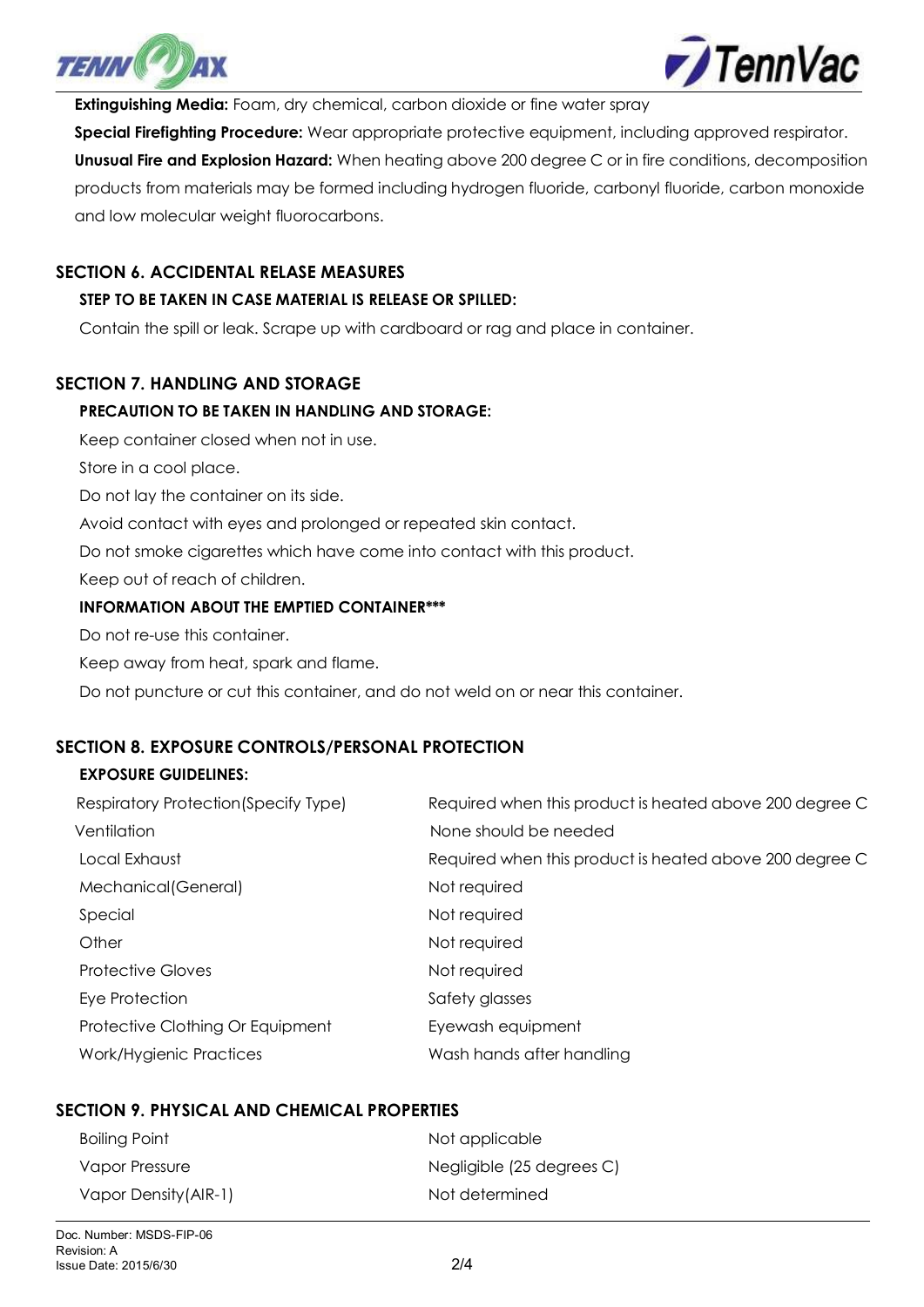



| Density                                     | 2.73 (23 degrees C)                                        |
|---------------------------------------------|------------------------------------------------------------|
| Melting Point                               | Not determined                                             |
| <b>Evaporation Rate</b>                     | Negligible (BUTYL ACETATE=1)                               |
| Solubility In Water                         | Not soluble                                                |
| Solubility                                  | ---                                                        |
| Appearance(Color)                           | <b>Black</b>                                               |
| Appearance (Form)                           | Paste                                                      |
| Odor                                        | Odorless                                                   |
| <b>Dynamic Viscosity</b>                    |                                                            |
| <b>SECTION 10. STABILITY AND REACTIVITY</b> |                                                            |
| <b>Chemical Stability</b>                   | Stable                                                     |
| Condition To Avoid                          | Heating above 200 degrees C                                |
| Hazardous Polymerization                    | Hazardous polymerization will not occur                    |
| Materials To Avoid                          | None                                                       |
| Hazardous Decomposition or By-product       | Thermal breakdown of this product during fire or very high |
|                                             | heat condition may evolve the following hazardous de-      |
|                                             | composition product: Carbon oxides and traces of in-       |
|                                             | completely burned carbon compounds. Silicon dioxide.       |
|                                             | Fluorine compounds. Formaldehyde.                          |

## **SECTION 11.TOXICOLOGICAL INFORMATION**

Special Hazard Information On Components No known applicable information

## **SECTION 12.ECOLOGICAL INFORMATION**

| Biodegradation         | No information is available |
|------------------------|-----------------------------|
| <b>Bioaccumulation</b> | No information is available |
| Aquatic Toxicity       | No information is available |
| Other Information      | <b>None</b>                 |

## **SECTION 13.DISPOSAL CONSIDERATIONS**

 Can be burned in a chemical incinerator equipped with an afterburner and scrubber. Do not dispose The emptied container unlawfully. Observe all federal, state, and local laws.

# **SECTION 14.TRANSPORT INFORMATION**

| (IMO INFORMATION)              |      |
|--------------------------------|------|
| ID No.                         | None |
| Classification And Class       | None |
| Packaging Group                | None |
| Proper Shipping Name           | None |
| <b>Technical Shipping Name</b> | None |
| Marine Pollutant               | None |